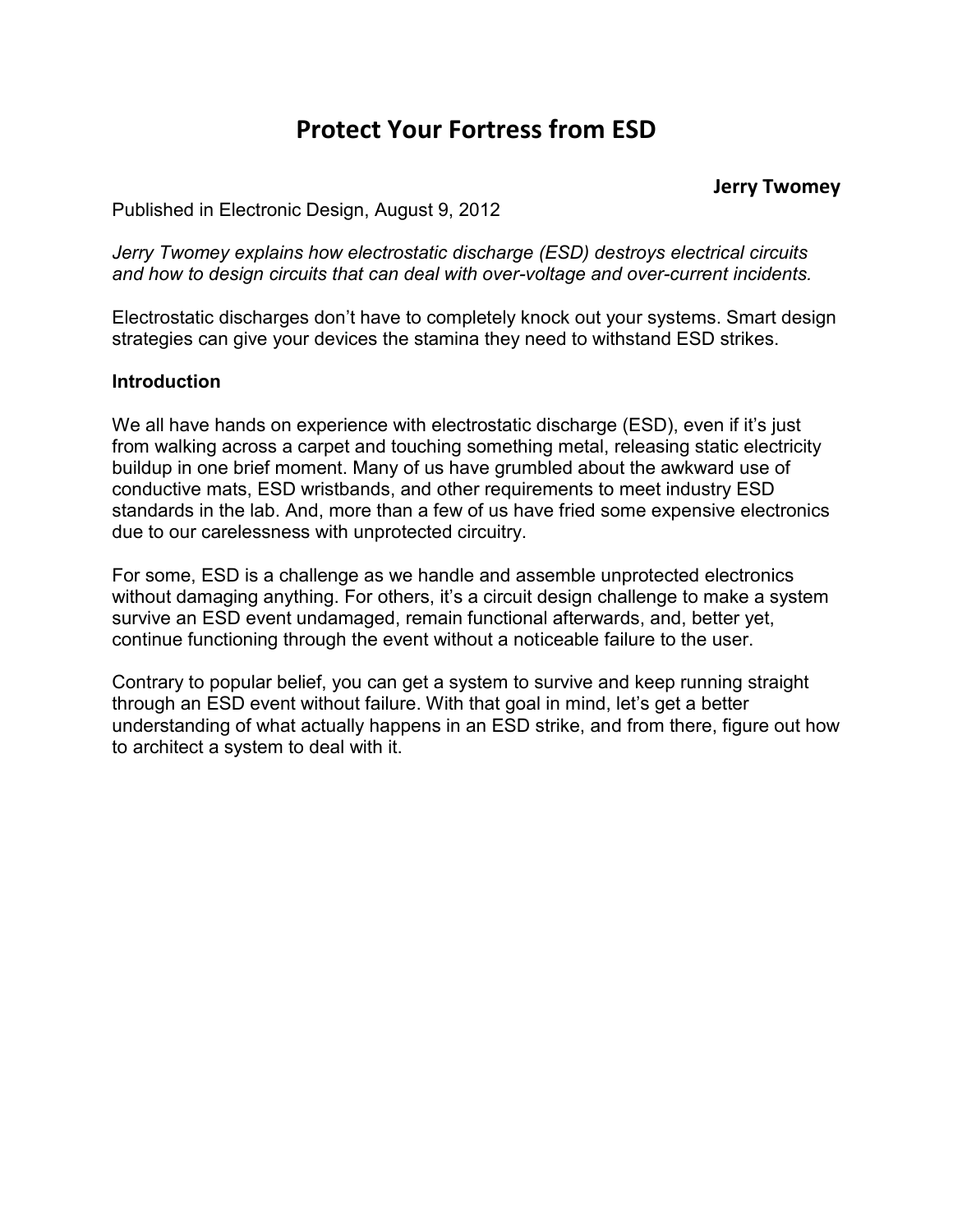## **The Simple Model**

**Figure 1: Board-level ESD typically involves machine models (MM) and human models (HBM).**





Charge a capacitor up to a high voltage. (Voltages of 2 to 8 kV are common.) Then, dump that charge through a closed switch into the "victim" device getting zapped by the ESD event (Fig. 1). The polarity of the charge can be in either direction, so you have to deal with both positive and negative ESD situations.

Depending on the victim circuits, the sensitivity to a positive or negative strike can be quite different, and you need to deal with both. The difference between the two most common models, the human body model (HBM) and the machine model (MM), is nothing more than some series resistance. Human bodies don't conduct as well as metal.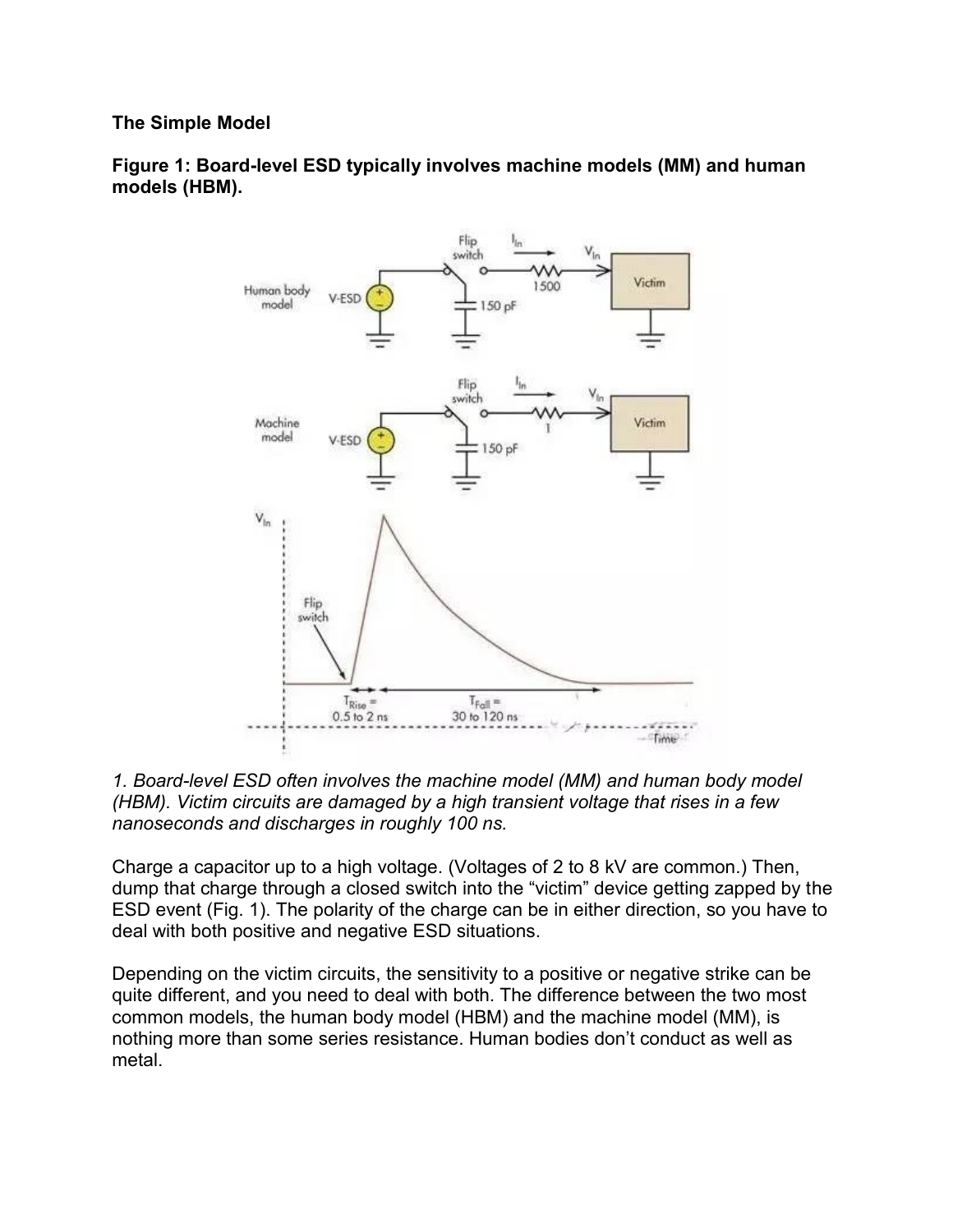



*2. A basic voltage-limiting circuit can prevent overvoltage damage. The high transient voltage has been eliminated, but replaced with a multi-amp inrush current that can cause other problems in the system.*

The best protection against overvoltage damage is voltage limiting or clamping with a nonlinear circuit (Fig. 2). Specialty diodes are most commonly used with low impedance when they're forward biased or in their Zener breakdown region. Introducing a voltage limiter quickly causes something else to become evident with a large current surge from the capacitive discharge through the limiter.

Depending on the total impedance of the path followed, that current can be multiple amps. When designing I/O cells for chips, I have often seen 4 to 16 A of surge current go into a device. Dealing with that huge transient current surge becomes the big problem in ESD design. Limiting the voltage is the easy part, but then the resulting current can upset circuitry and grounds elsewhere in the system.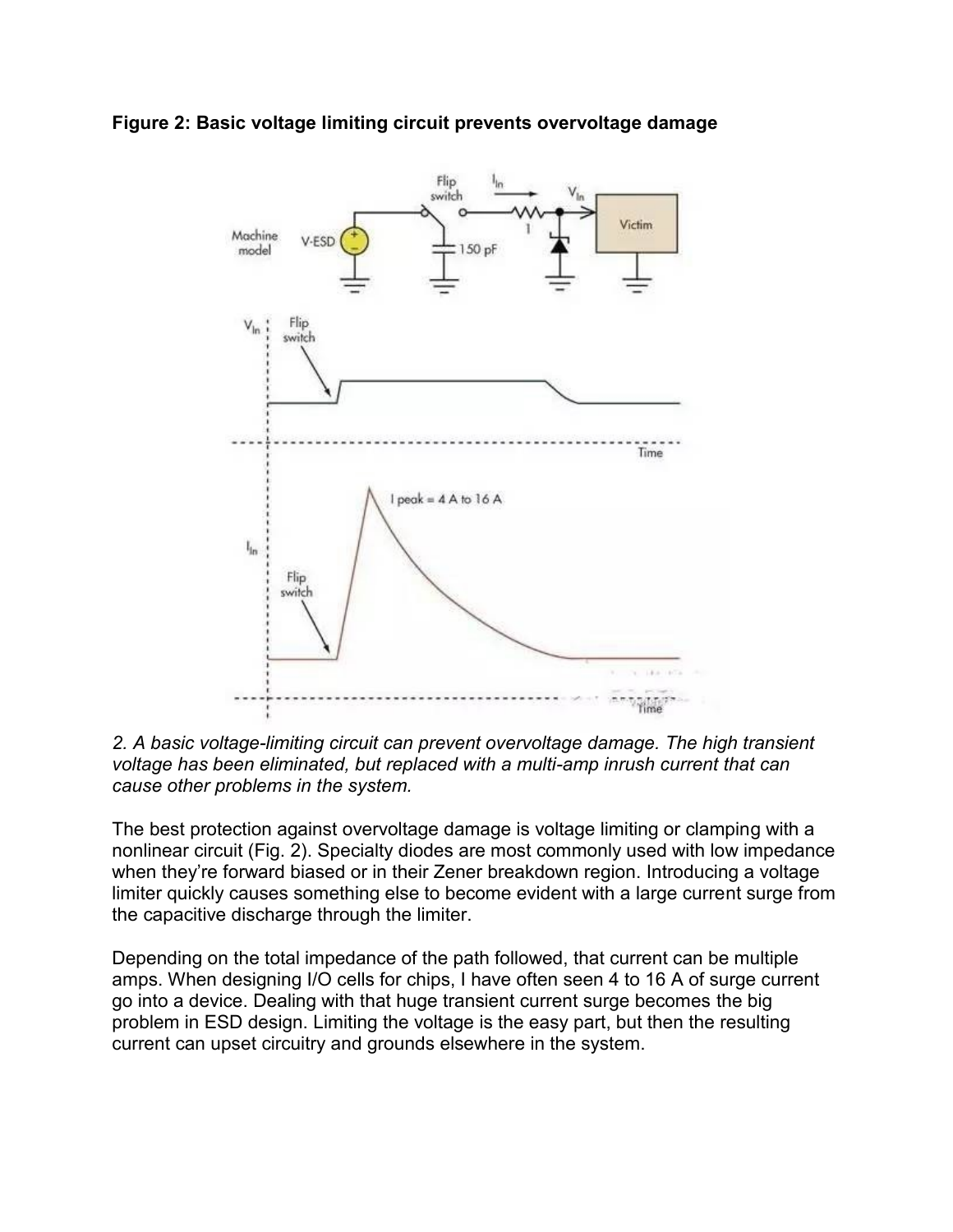**Figure 3: Injecting a large inrush current into the ground through a voltage limiter will cause the PCB ground to bounce as a function of the connection inductance**



*3. Injecting a large surge current into the ground through the voltage limiter will cause the ground of the PCB to bounce as a function of the connection inductance. If the board maintains a good low impedance ground plane, and the power has good high frequency decoupling, the power should travel with the ground. Proper functionality on the PCB should continue through the ESD event.*

The current forced into the ground by the limiter will cause inductive ringing in that node of the system (Fig. 3). The power supply will generally travel with the ground as a function of the power supply decoupling capacitance, so the core of the system remains functional. However, control lines coming onto the board can get corrupted because they have been established relative to a ground that is off the board. The outcome can be an ESD event in one location causing an input elsewhere on the board to be seen as faulty.

# **A Fortress Mentality**

With board-level ESD, you're trying to build a fortress and establish a handful of controlled access points "across the moat." Items connected out beyond the "castle walls" can be loosely classified into a few categories: protocol controlled data, lowbandwidth sense and control lines, and high-speed interfaces. Two of these are easy to deal with, and the third has some challenges. There are several different approaches to keeping the three immune to ESD.

Whatever the final product, some form of protective enclosure will be part of the device. Isolating electronics within that enclosure is a first line of defense that needs to be carefully thought out. In an ideal world, a metal enclosure that connects to the board ground generally works, but modern products are often in non-conductive plastic or other modern materials.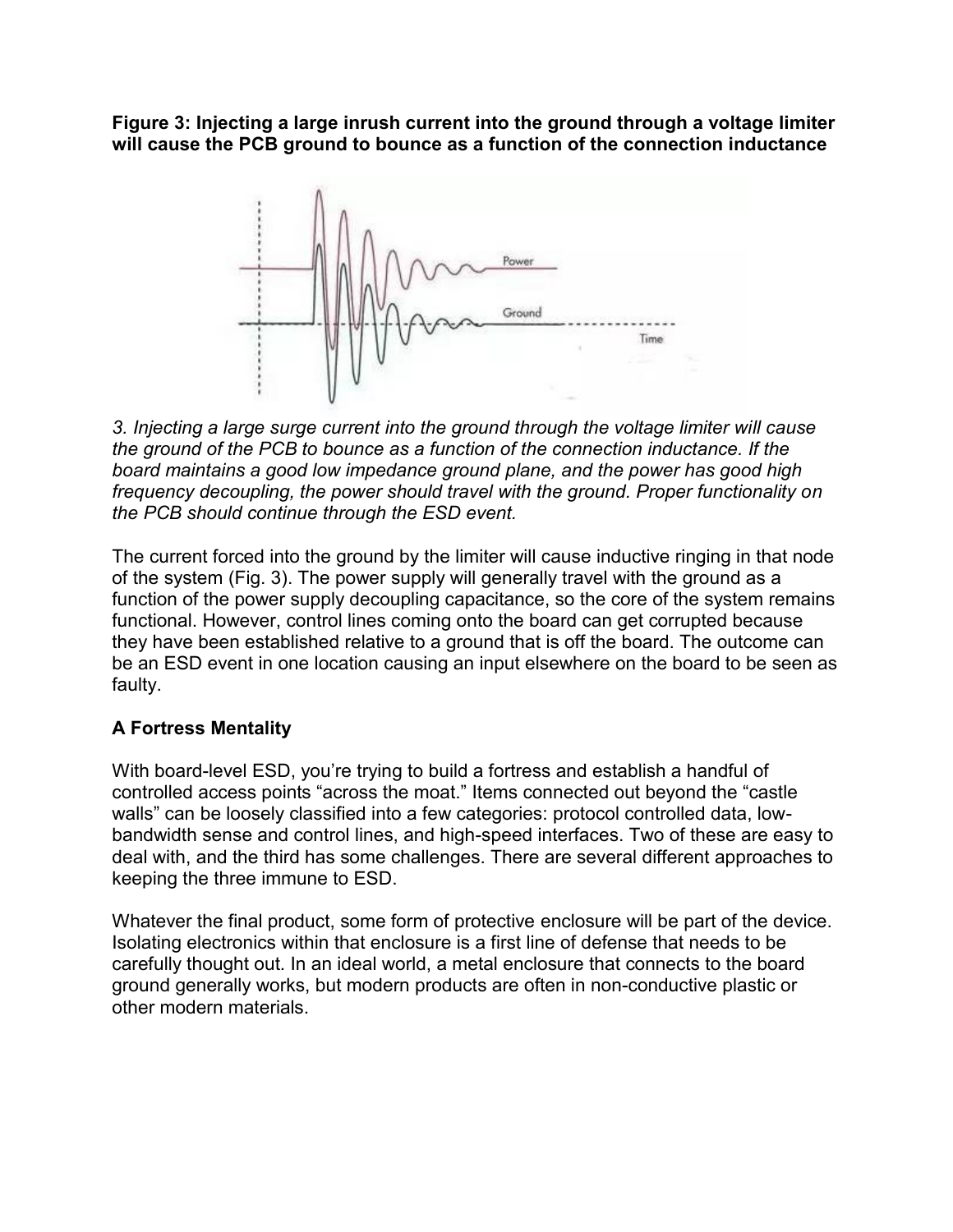The circuit designer generally doesn't have much control over what the castle walls are built out of, but bears the responsibility to defend the fortress nonetheless. When defining the enclosure, keep in mind that ESD to any external part of the case can take a multitude of paths into the electronics.

Building a fortress where the PCB can self-protect from ESD starts with a lowimpedance grounding approach (see "Simple Grounding Rules Yield Huge Rewards"). Establishing a ground foundation and proper power integrity allows the printed-circuit board (PCB) to maintain signal integrity across the board even when it's hit with a huge ground current surge.

As a designer, you're asking everyone to fasten their seatbelts so you can deal with a little turbulence. The plane may go up and down rapidly, but if everybody is strapped in it all stays together and keeps on going. After that, you need to protect the external connections and limit the effects of the ESD event.

Protection circuits should be at placed the entrance to the board and not downstream from the entrance point. You're dealing with something that has kilovolts of potential for possible arcing problems or a multi-amp inrush current that's best dealt with at the edge of the board.

## **TVS Limiters**

Transient voltage suppression (TVS) limiting diodes can serve as voltage limiters. They come in an assortment of voltages optimized to common voltages and logic levels and power supplies. The usual suspects are there: 12 V, 5 V, 3.3 V, 2.5 V, 1.8 V, and 1.2 V.

The numbers should look familiar as the devices were designed specific to the needs associated with many CMOS devices. One size does not fit all, and they should be the appropriate voltage for the device you are trying to protect.

Modern CMOS processes have reduced power supply voltages to protect the limited voltage range of the transistors without a lot of design margin, and that needs to be respected. These devices are generally manufactured using a foundry process that provides a high current device with low resistance characteristics in a small package.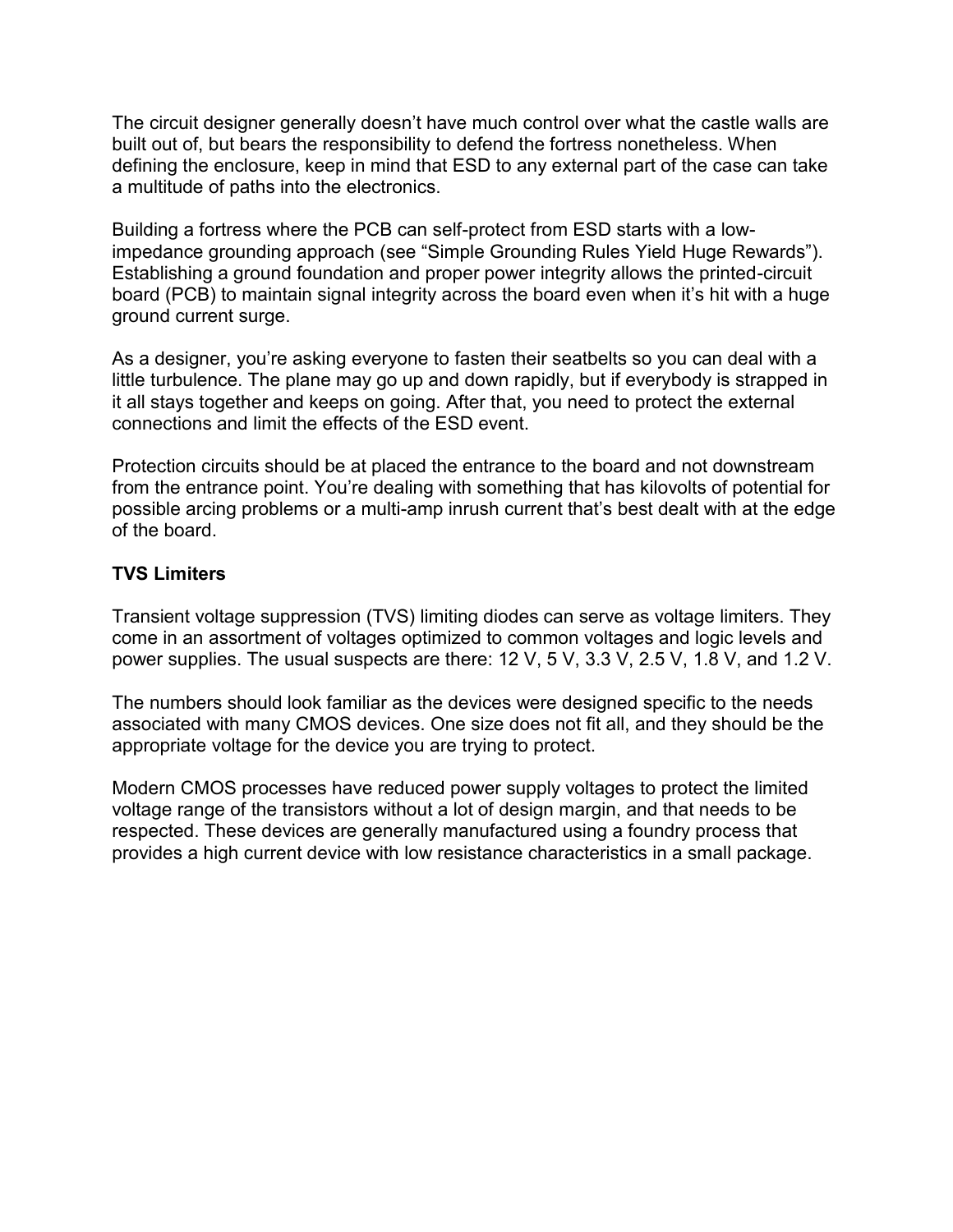**Figure 4: A simple TVS voltage limiter can provide over-voltage protection, but may cause inrush current problems. Inrush current should be limited and the signal needs to remain stable relative to the local ground**



- · Input port proteciton TVS limited
- · High inrush currrent
- Large ground and power bounce



- Input port proteciton TVS limited
- · Reduced inrush current
- Reducced ground and power bounce
- \* Maximize resistance within limits of the system's needs



- · Input port proteciton TVS limited
- Reduced inrush current
- Reduced ground & power bounce
- . Bandwith limit input residual
- Transient stabilize to the local ground
- Two options

*4. Simple limiting circuits will provide overvoltage protection but can cause problems with inrush current. The inrush current should be limited, and the signal should be kept stable to the local ground.*

Putting a TVS limiter on an input line will protect the input from ESD destructive damage (Fig. 4). But the limiter doesn't deal with corruption of the signal seen at the host process or the upsetting effects due to a huge surge in ground current.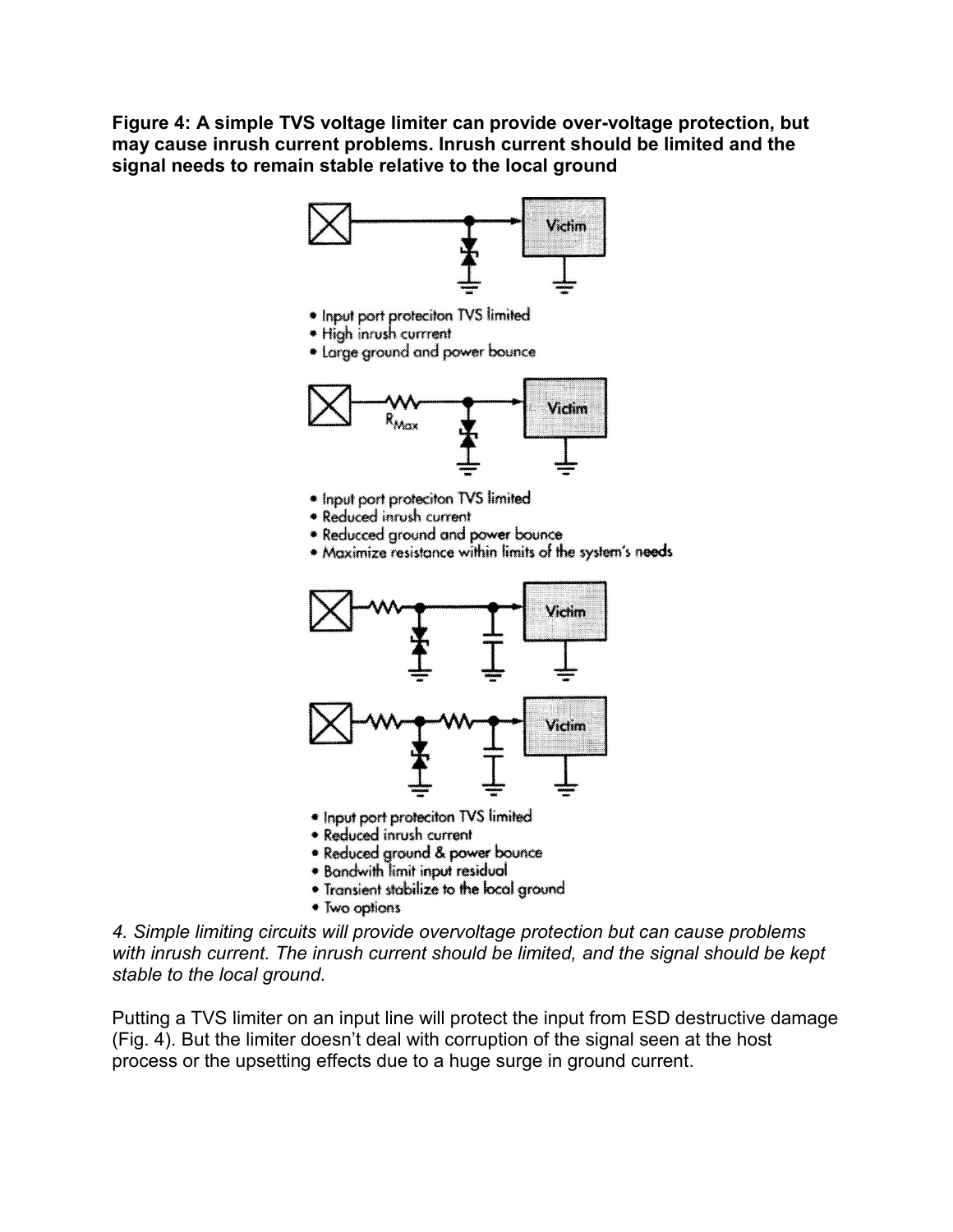As mentioned before, the performance difference between the HBM and MM can be very significant. In many cases the addition of some series resistance prior to the TVS device will help limit the current surge and reduce ground bounce. Similar to the HBM, the net result is less system stress.

Bandwidth limiting by itself generally won't deal with ESD. The attenuation of a low pass filter on a small ESD even would require 60 to 140 dB of attenuation to get rid of the transient, which isn't easily done in a simple passive filter. The TVS limiter gets the signal down between the power rails.

Then, a first-order RC section can be used to maintain digital signal integrity (Fig. 4). The capacitor also stabilizes the input relative to the local ground. This method works well to protect the large number of low-bandwidth inputs, which includes "set and forget" control lines, sensor inputs, and similar things.

Although we talk largely about protecting the input ports to the PCB, output port protection is similar. TVS limiters and additive resistance are appropriate here as well. Limiting the voltage will help prevent semiconductor damage and other parts that have voltage restrictions.

Some series resistance will help with ground stability too. Also, keeping the ESD surge current away from a digital chip's I/O cells will prevent ground bounce internal to the chip, allowing the processor to remain functional when the external limiter takes the brunt of the current surge.

## **ESD Inside A Chip**

For multiple reasons, ESD protection inside of an IC is a bit of a compromise. Silicon and metal have been optimized to the core functions of the IC, not for high current circuitry. Specialty TVS devices use silicon optimized for high current circuitry and perform better than PN junctions in generic CMOS.

In addition, I/O cells with high-amperage ESD protection can take up a good amount of space, pushing the cost of the IC up. Further, high-frequency pins on the IC often can't have large-geometry ESD protection attached due to the capacitive load it creates.

As a general rule, ESD protection within a chip suffices to get the IC fabricated and soldered onto a PCB, but falls short of the robust protection an applications environment often needs. If a connection goes off the PCB, generally it needs further protection from external abuse.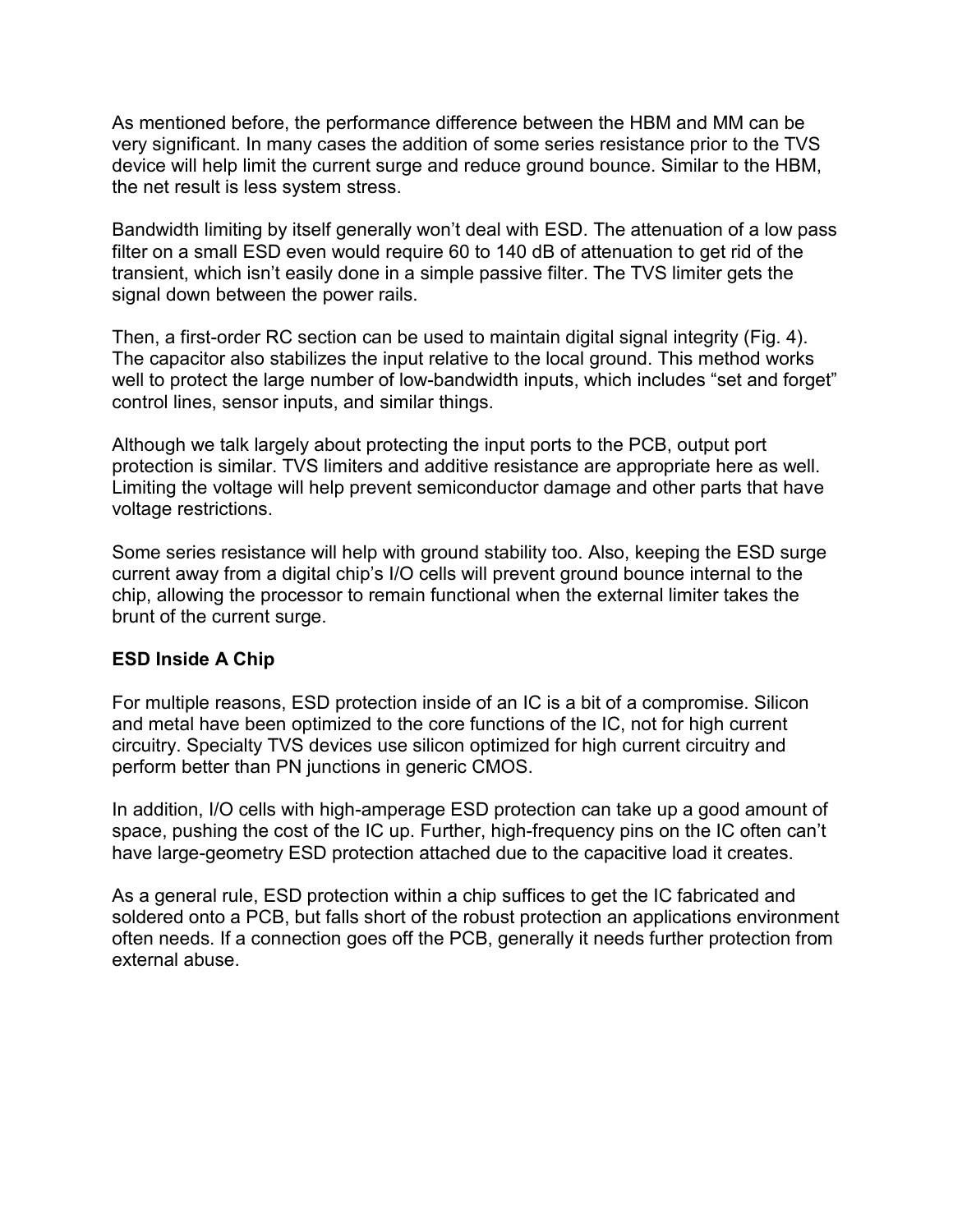## **Data Communication Ports**

Properly designed communication ports use a robust protocol that includes testing data integrity by use of a cyclical redundancy check (CRC) code. Ethernet, USB, and the CAN bus develop a CRC code and transmit it with the data. The receiver is designed to check to see if the CRC code fits the data sent. If it doesn't match, either the data or the CRC code was corrupted, and a request to resend the data goes out.

Since an ESD event lasts under 100 ns, the CRC check, verify, and resend process will usually deal with ESD invisibly. The end user typically is never aware that corrupt information was corrected. Some other protocols don't have safeguards in their structure.

I2C, the serial peripheral interface (SPI), and system management bus (SMBus) communication were designed to stay on a PCB and can't verify and correct data. If you're going off the board with something, make sure that you have a way of verifying data validity.

Most modern communication paths are differential, using some form of low-voltage differential signaling (LVDS). Each LVDS connection needs to be TVS protected just like all the other signals. Magnetic isolation (common with Ethernet) and common-mode chokes will help deal with common-mode variance that happens due to ground bounce in an ESD event as well. Optical isolators or magnetic isolation should be used in situations with signals coming in that don't share a ground with the PCB.

A high-speed data stream that requires perfect data integrity but includes no error checking is particularly difficult to safeguard from ESD. Considering how devices are readily available with serial data rates above 1 Gbyte/s and full communication protocol protection, this can be avoided.

## **Analog Signals & Digital Intelligence**

Any analog signal going on or off the board needs basic TVS protection. The bandwidth of what is attached needs to be considered to determine what other steps should be taken. Most analog control signals, motion control systems, audio, and indicator lights won't need more due to the slow response time of the device. RF front ends are the physical layer of a communication channel with error checking as part of the protocol providing self-correction.

Hardware can provide only so much protection. If there is some processor at the center of the system listening and controlling things, some options are needed there as well. The techniques described here should give you a processor that doesn't get lost or need to go through a reset cycle. What's underneath the control of that host is another consideration, though.